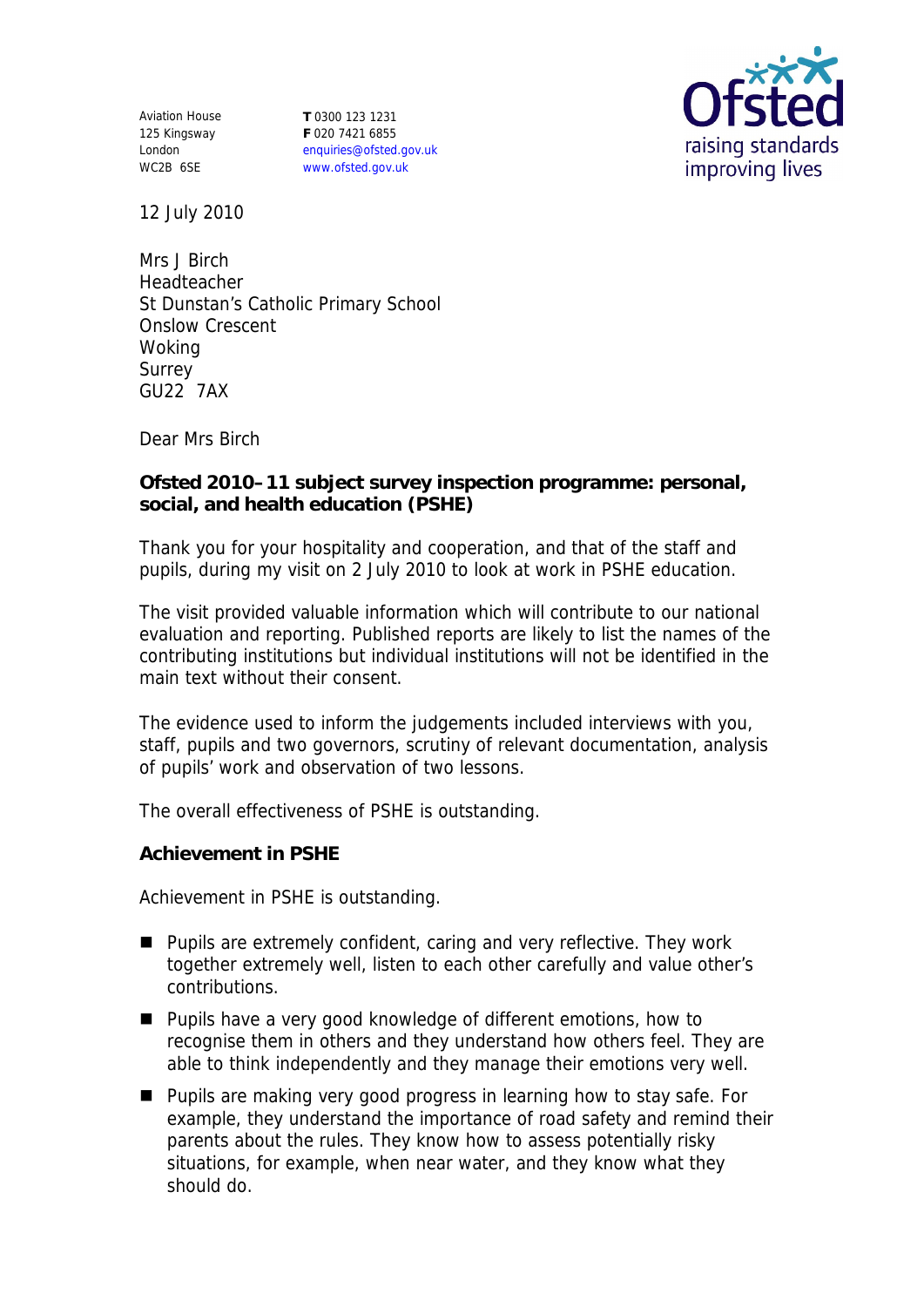- **Pupils have a very good knowledge of how to stay healthy and know what** makes a balanced diet. They know the importance of five fruit and vegetables a day and the need to drink water regularly.
- **Pupils know how important exercise is and what they need to do to stay** healthy. They know the importance of raising their pulse rate and warmup activities before physical exercise.
- For their age, pupils have a very good understanding of the dangers and effects of drugs, including tobacco and alcohol. Older pupils have a basic knowledge about body changes and the importance and value of family relationships.
- All pupils, including those with special educational needs and/or disabilities make good progress in these areas. Pupils from minority ethnic backgrounds, including those with English as an additional language, are included well and also make good progress.
- **Pupils have a good understanding of the world of work and how to** manage their pocket money. They have good opportunities for putting their skills into practice, for example when managing their money on school residential trips or through charitable fundraising activities.

**Quality of teaching of PSHE**

The quality of teaching of PSHE is good.

- Teachers have extremely positive and purposeful relationships with pupils. They manage their behaviour very well, so lessons run smoothly and pupils can concentrate.
- Lessons are planned thoughtfully to provide a variety of activities, and introductions are good. In one of the lessons observed, the teacher made good use of two puppets to help Year 2 pupils think about what they should take to the beach to stay safe in the sun.
- Teachers make good use of questions to help pupils to develop and extend their ideas. They listen to pupils' answers and then use subsequent questions to explore issues in more depth. However, occasionally pupils are kept listening for too long. As a result, the pace of the lesson slows and pupils begin to lose their concentration.
- Teaching assistants make a very good contribution to lessons through specific help, observations of individual pupils and working with groups on specific tasks.
- There is some inconsistency in teaching, so lessons are not all as active and interesting as the best.
- Assessment is at an early stage, so systems do not show pupils' progress in PSHE. However, pupils' self-assessment is used well, which helps them to reflect on their own work.

**Quality of the curriculum in PSHE**

The PSHE curriculum is outstanding.